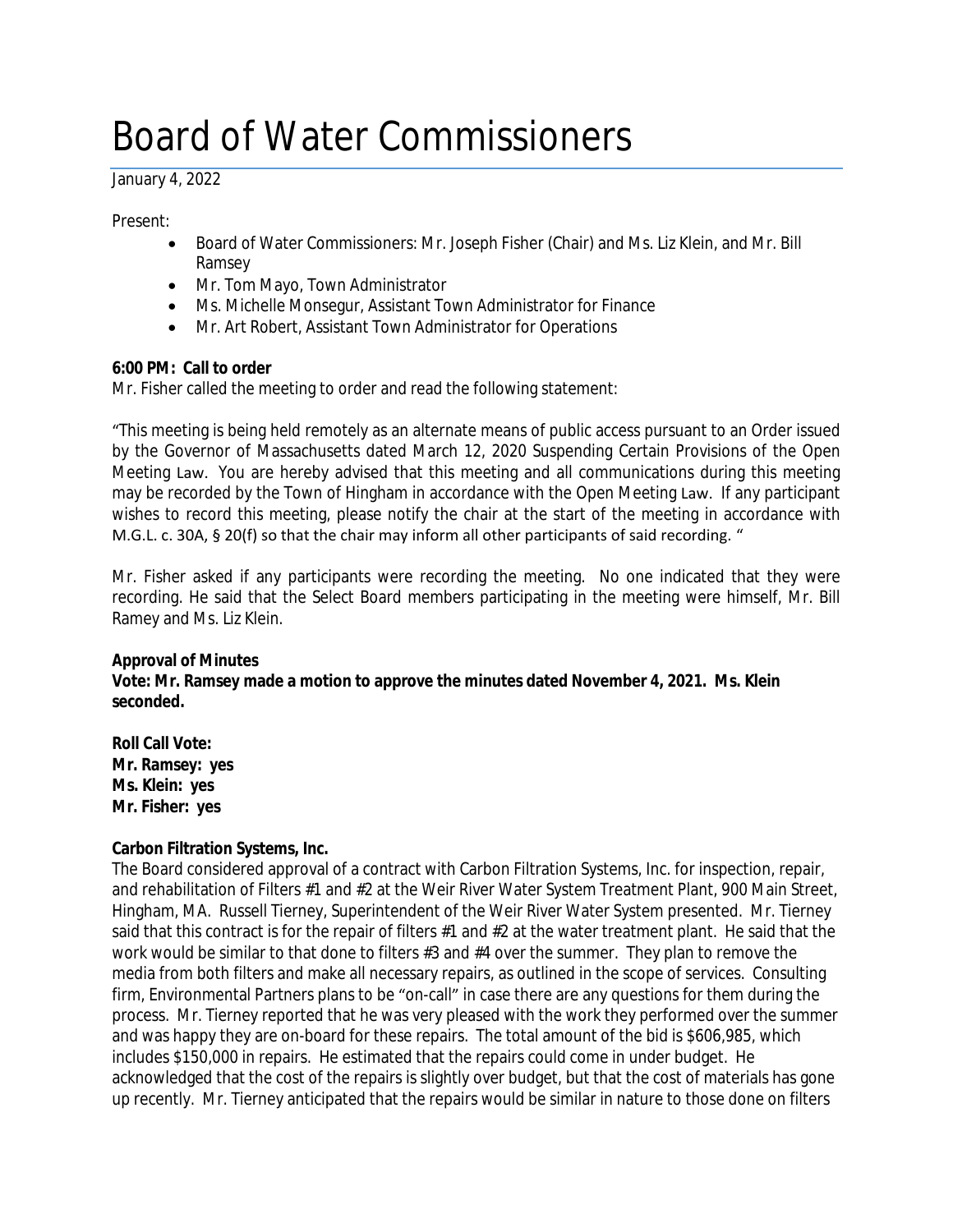**2 |** P a g e January 4, 2022

#3 and #4. Mr. Ramsey asked how often it is necessary to change the filters. Mr. Tierney said that the manufacturer recommends that they be changed every 4-5 years.

**Vote: Ms. Klein made a motion to authorize the Chair to sign the agreement with Carbon Filtration Systems, Inc. for the inspection, repair, and rehabilitation of Filters #1 and #2 at the Weir River Water System Treatment Plant in an amount not to exceed \$606,985.00. Mr. Ramsey seconded.**

**Roll Call Vote: Mr. Ramsey: yes Ms. Klein: yes Mr. Fisher: yes**

#### **Water Superintendent Report**

Mr. Tierney announced that the WRWS recently received the results of a sanitary survey, which was very successful. There were no Table A or Table B deficiencies, which are the top two violations. Table A deficiencies are violations of the Drinking Water Act and require a notice of non-compliance. Table B deficiencies are lesser violations, such as paperwork not being in order, where that the public would not be in jeopardy. The WRWS received three very minor Table C violations. One recommendation was to finalize execution plans to rehabilitate the water tank at Turkey Hill, which he plans to discuss with Environmental Partners tomorrow. He expects that Environmental Partners will present him with a timeline for the project. One thing Mr. Tierney would like to improve is the cross connection program. He said that, while it was hard to get into facilities throughout Covid and to test devices, he hopes to continue to improve the program. The other thing that he would like to improve is to review the residuals management and to make sure that they have a plan for alternative disposal options should the centrifuges fail.

He read the following email from the Drinking Water Section Chief of the Southeast Region of the Massachusetts Department of Environmental Protection,

"We are very happy to see the transition to municipal ownership is going well and that there is a reinvestment in the water system. The Surface Water Coordinator who actually did the survey is very familiar with the requirements for your surface water system and to give you such a positive report is truly a testament to the professionalism of the staff from top to bottom."

"The Weir River Water System has made tremendous progress in the first year of operation and it is clear to this surveyor that all personnel involved take great pride in the system."

It was noted in the sanitary survey that, "all records were immediately available and found to be in excellent condition."

Mr. Tierney said that the survey team was very impressed with the WRWS's 10-year plan. Mr. Fisher said that he was pleased with Mr. Tierney's professionalism and expertise as well as his communication with the Board. Ms. Klein said that the staff should be very proud of their work. Mr. Ramsey echoed their thoughts.